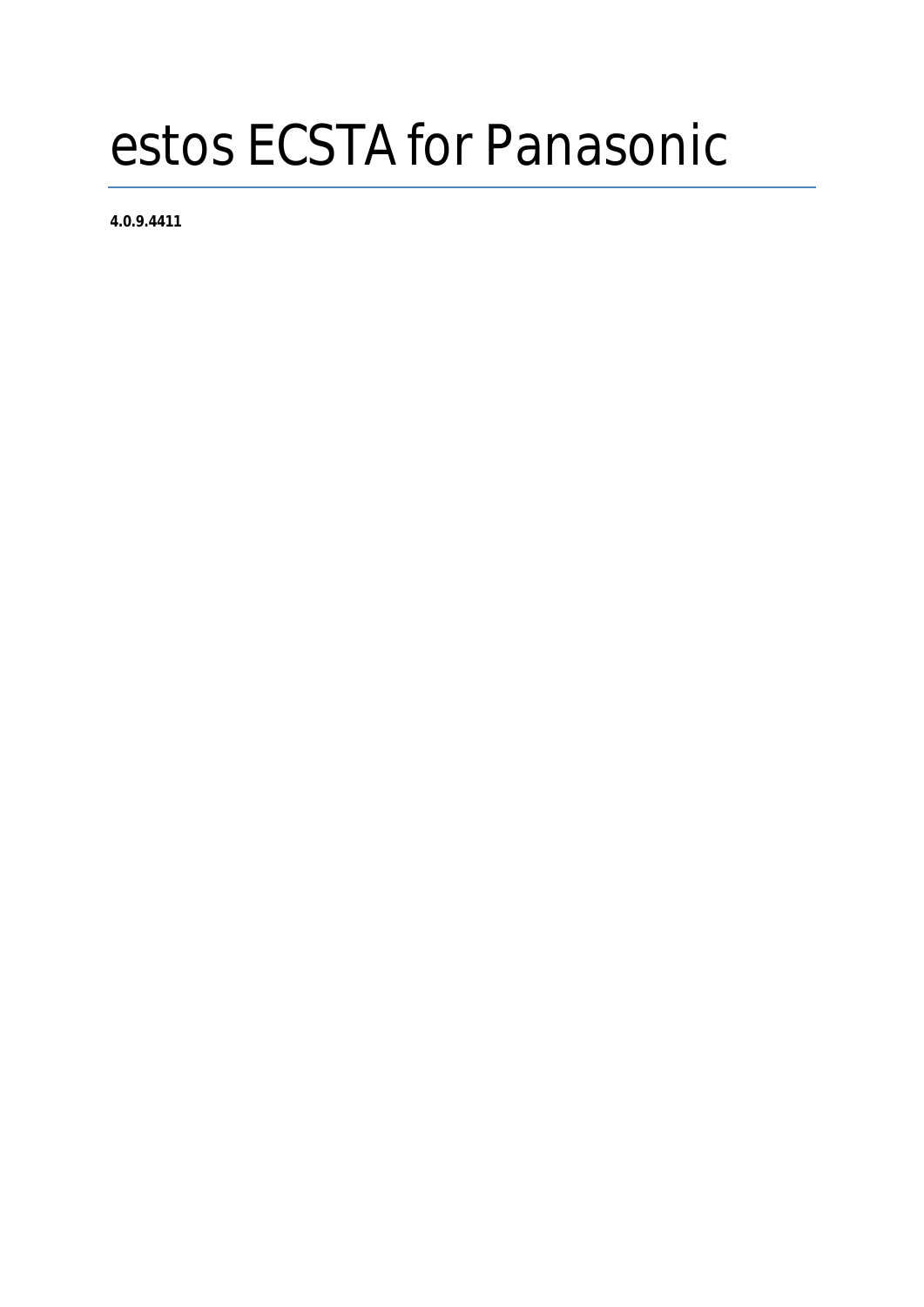| 1              |     | Introduction 44 |  |
|----------------|-----|-----------------|--|
| $\overline{2}$ |     |                 |  |
|                | 2.1 |                 |  |
|                | 2.2 |                 |  |
|                | 2.3 |                 |  |
|                | 2.4 |                 |  |
|                | 2.5 |                 |  |
|                | 2.6 |                 |  |
| $\mathfrak{Z}$ |     |                 |  |
|                | 3.1 |                 |  |
|                | 3.2 |                 |  |
|                | 3.3 |                 |  |
|                | 3.4 |                 |  |
| $\overline{4}$ |     |                 |  |
|                | 4.1 |                 |  |
|                | 4.2 |                 |  |
|                | 4.3 |                 |  |
|                | 4.4 |                 |  |
|                | 4.5 |                 |  |
|                | 4.6 |                 |  |
|                | 4.7 |                 |  |
| 5              |     |                 |  |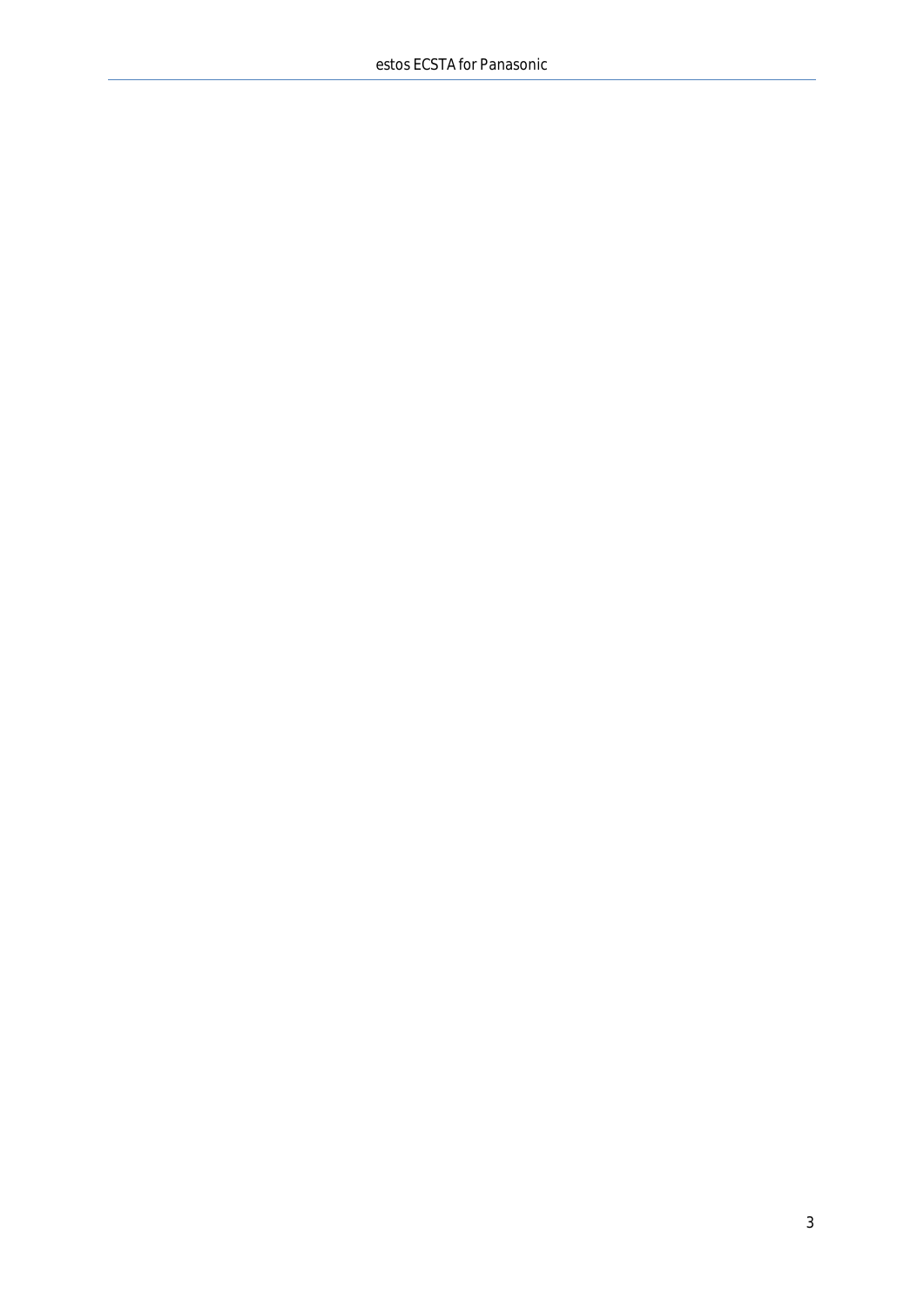# <span id="page-3-0"></span>**1 Introduction**

## **CSTA Multiplexer**

estos CSTA Multiplexer for Panasonic is a CSTA Server that allows multiple CSTA Applications to access the Panasonic PBX system. The CSTA Interface of the Panasonic PBX system may only be used by one CSTA Application at the same time. Using the estos CSTA Multiplexer for Panasonic, the interface is accessible by multiple applications at the same time.

See also CSTA Multiplexer.



## **Tapi Driver**

estos ECSTA for Panasonic offers a Telephony Service Provider (TSP) for Microsoft® Tapi 2.1 (also 2.2 and 3.0). This Tapi driver implements a central communication between a PC and the PBX system. estos ECSTA for Panasonic uses the CSTA protocol for connecting to the PBX system. See also Tapi Driver.



For installation of the driver see Driver Installation.

For administration of the driver see Driver Administration.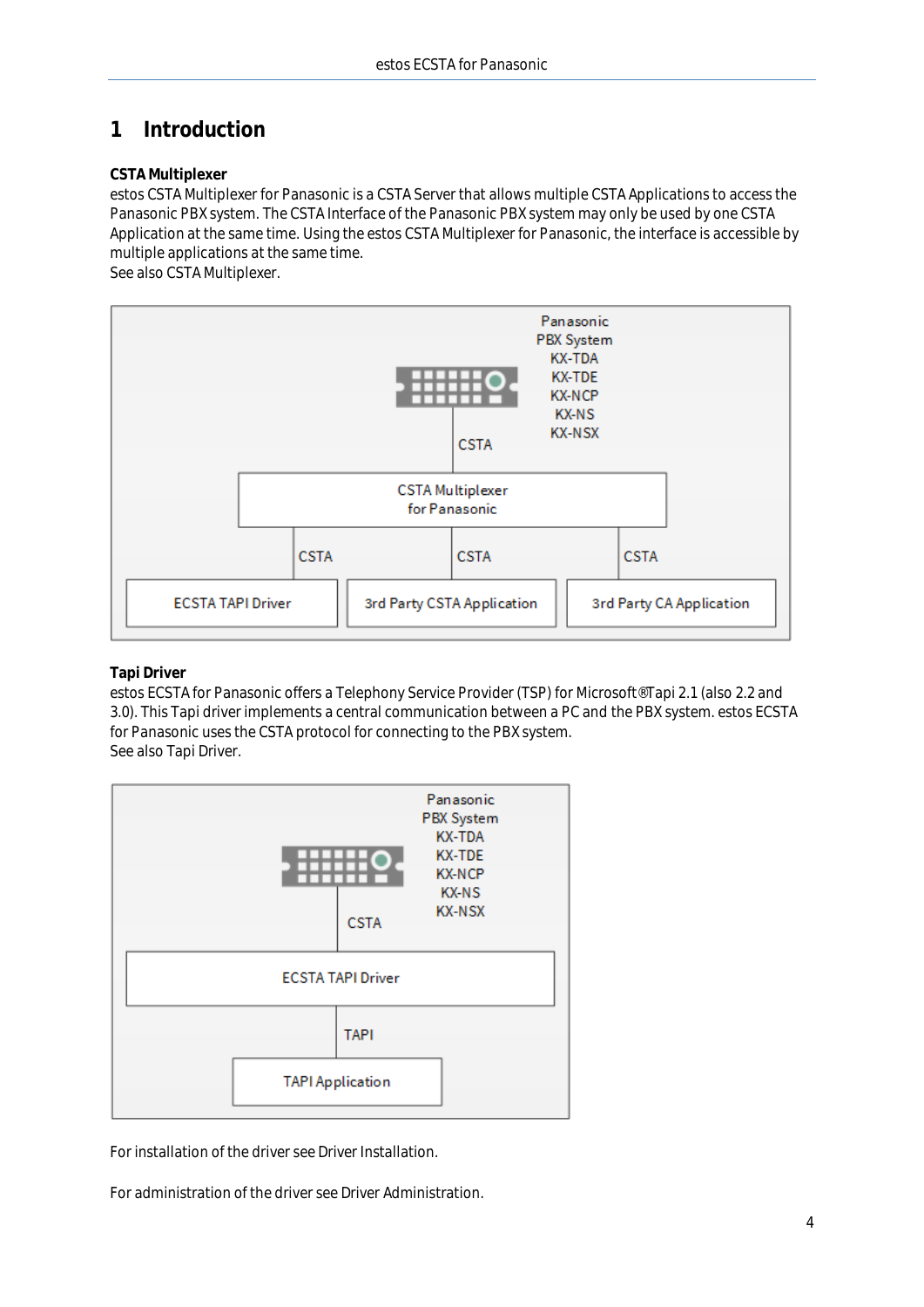**Using the driver in the network**

After installing the driver, you may use all configured line devices on the server as TAPI-lines. If you are using a server based CTI Software, you may install it now. To have the TAPI-devices available on all workstations, the TAPI-driver must be distributed in the network. There are the following options:

1. **estos UCServer**

The estos UCServer is a CTI/UCC server software which distributes the telephony information across the network using a graphical client or a multi-line TAPI driver. Workgroups, domains, Active Directory® and Terminal Server are supported.

- 2. **estos CallControlGateway** The estos CallControlGateway for Lync/OCS is a gateway that connects the TAPI-lines with the Lync/OCS server. This enables the Lync/OCS client to use traditional telephone devices via Remote Call Control (RCC).
- 3. **Windows® Telephony Server** The Windows® Telephony Server is a component of Windows® server operating systems since Windows® NT. You will need a domain. The service is limited to domain users.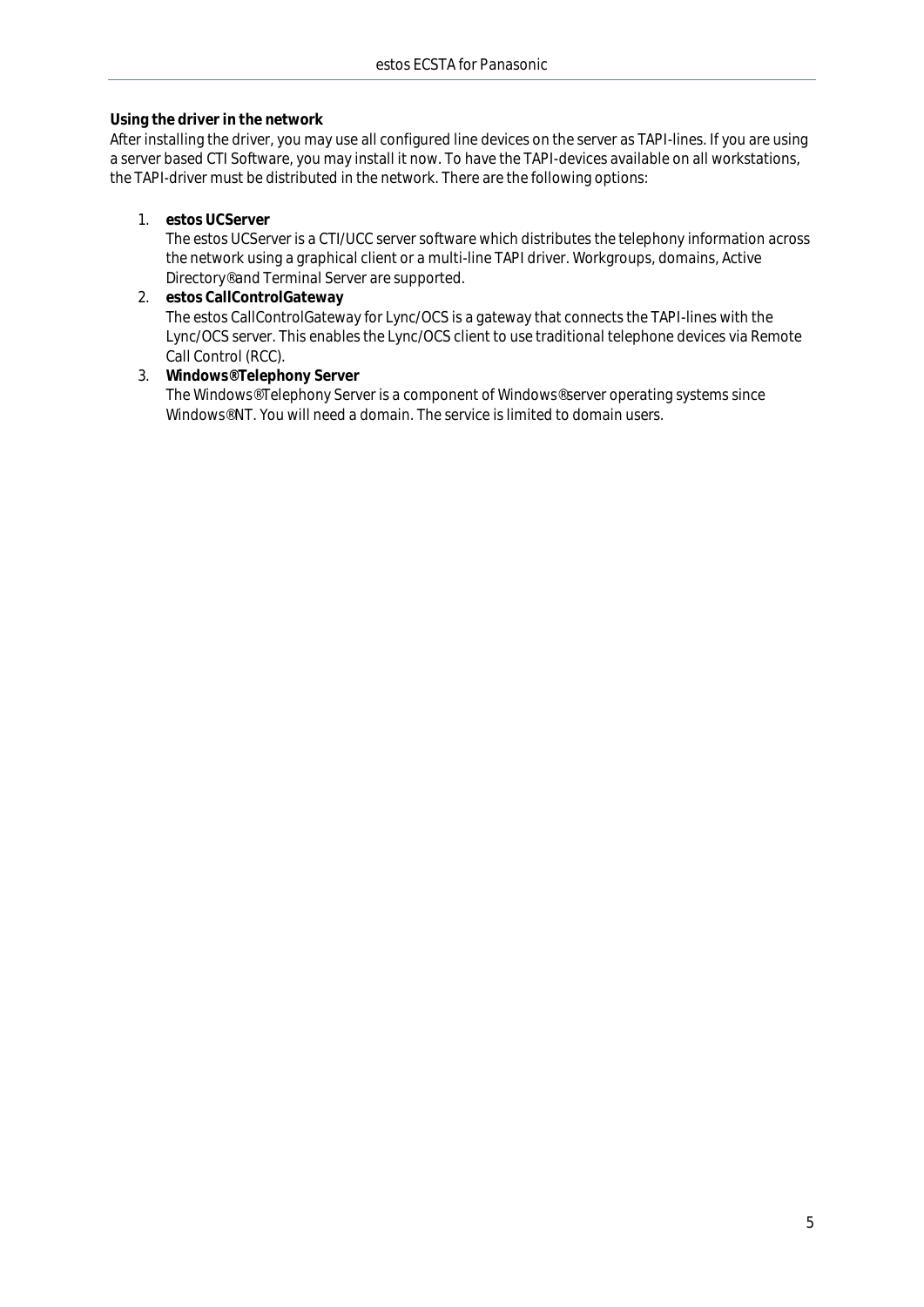# <span id="page-5-0"></span>**2 ECSTA Tapi for Panasonic**

estos ECSTA for Panasonic can be used to control and monitor telephone devices attached to a Panasonic PBX system. The driver can be installed in multiple instances. Each driver instance supports the connection to one PBX system.

The connection to the PBX system is established using CSTA Phase III. The connection may be established using LAN (TCP/IP) only.

## Super-Twin Features

The driver supports the Super-Twin feature. A DECT system phone is paired to a desk phone. The driver automatically detects this situation. When making an outbound call using the DECT phone, it cannot automatically dial handsfree. It is required to press the hookswitch on the DECT phone.

The driver can automatically load all currently available devices from the PBX system.

For Installation of the driver see Driver Installation.

For administration and configuration of the driver see Driver Administration.

## <span id="page-5-1"></span>**2.1 Requirements**

A Panasonic PBX system is required. The following series are supported:

- $\bullet$  KX-TDA30
- KX-TDA50
- KX-TDA100/200
- KX-TDA600
- KX-TDE100/200
- KX-TDE600
- KX-NCP500/1000
- KX-NS Series
- KX-NSX Series

The connection may be established using LAN (TCP/IP) only. The connection to the PBX system is established using CSTA Phase III.

Licenses in the PBX system:

For the PBX series KX-NS a 3rd Party CTI Link license (Activation Key: KX-NSF101 or KX-NSA020) is required. For the PBX series KX-NSX a 3rd Party CTI Link license (Activation Key: KX-NSXF004) is required. For the PBX series KX-NCP/TDE/TDA no 3rd Party CTI Link license is required.

To use this drivers in combination with a KX-NSX series PBXs, estos ProCall release version 5.0.70 or later is required.

The estos ECSTA for Panasonic can be installed on all Windows® systems that support Microsoft® TAPI 2.0 or higher. The following systems are supported in 32- as well as in 64-bit versions.

- Windows® 7
- Windows® 8
- Windows® 8.1
- $\bullet$  Windows<sup>®</sup> 10
- Windows Server<sup>®</sup> 2008
- Windows Server® 2008 R2
- Windows Server® 2012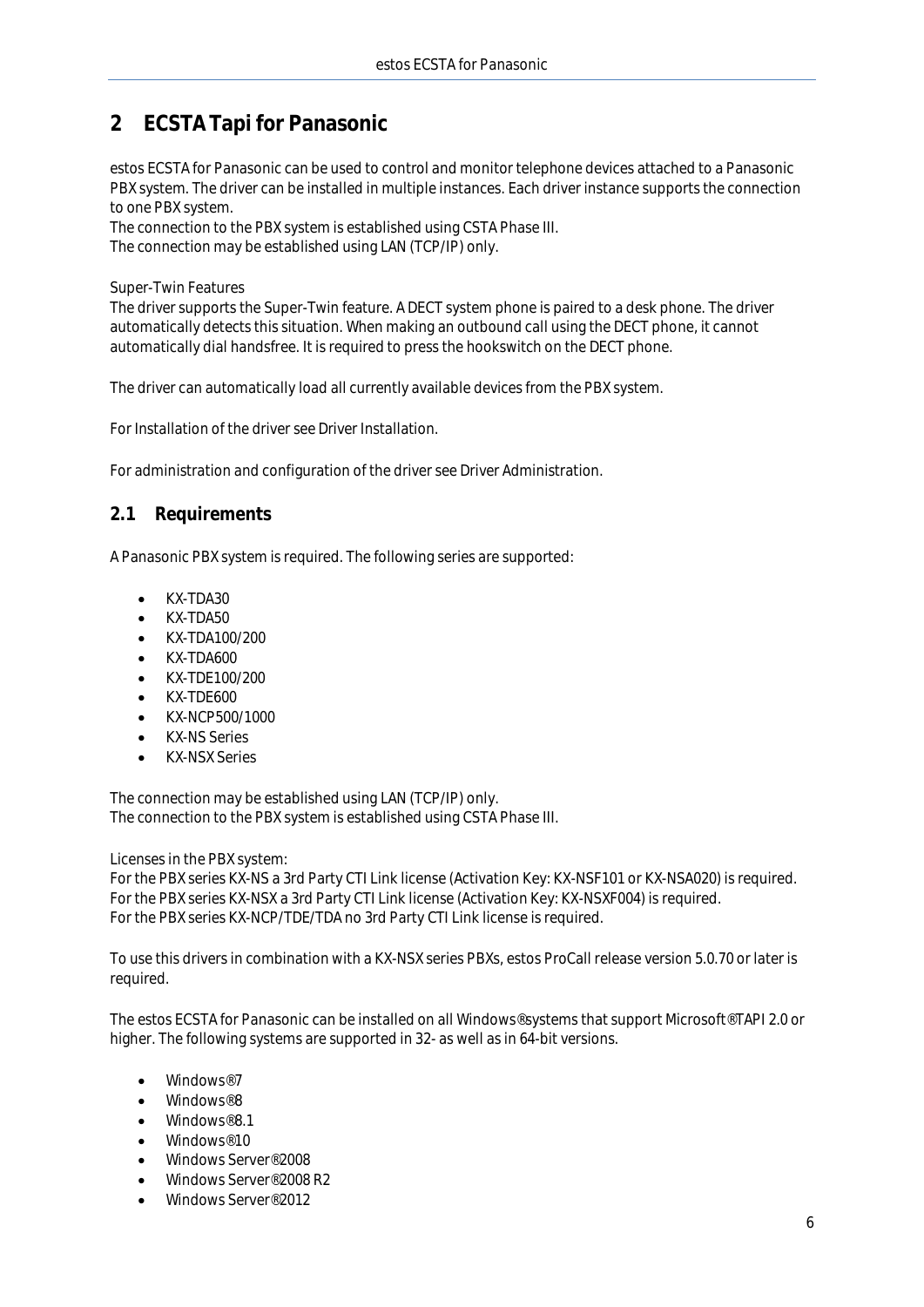Windows Server® 2012 R2

# <span id="page-6-0"></span>**2.2 Installation**

For installation and administration of the driver see Driver management.

When setting up the driver, follow these steps:

- 1. **Configure telephone system** Check the PBX Configuration.
- 2. **Run driver setup** Launch the ecstaPanasonic.msi (32 Bit Systems) or ecstaPanasonic\_x64.msi (64 Bit Systems).
- 3. **Establish the connection to the PBX System** Configure the connection to the PBX system. Each instance of the driver supports the connection to one PBX system.
- 4. **Line configuration** The driver to automatically load all currently available devices from the PBX system.

## <span id="page-6-1"></span>**2.3 Driver Management**

## **Installation**

Using the Windows® Installer (msi) packet, the driver will be installed on the system.

**Driver instance**

The driver can be used to connect one or more PBX systems. For each PBX system you want to connect, you must configure one instance of the driver.

## **Register at Tapi System**

During the installation, an instance in the already selected driver is registered at the Tapi System. For this purpose you indicate the necessary data in a Wizard in order to connect the driver with the telephone system.

## **Configuration of driver instance**

The configuration of the driver instances takes place either via *Telephone and Modem options* in the Control Panel or via the provided program *Advanced Telephone Driver options* that can be found in the Control Panel or Start menu.

## **Updates**

To install an Update start the Windows® Installer Packet (msi). If an instance of the driver is configured, it will be removed during the update process. It will be automatically re-added afterwards.

## **Deinstallation**

Deinstallation takes place via Windows® Software Administration. In the Deinstallation, all instances of the driver are removed from the Tapi System and the software is uninstalled.

## <span id="page-6-2"></span>**2.4 Configure telephone system**

The PBX system configuration can be accessed using the Panasonic PBX Unified Maintenance Console.

**CTI Port Number** The default setting for the CTI Port Number is 33333.

**Required licenses in the PBX system**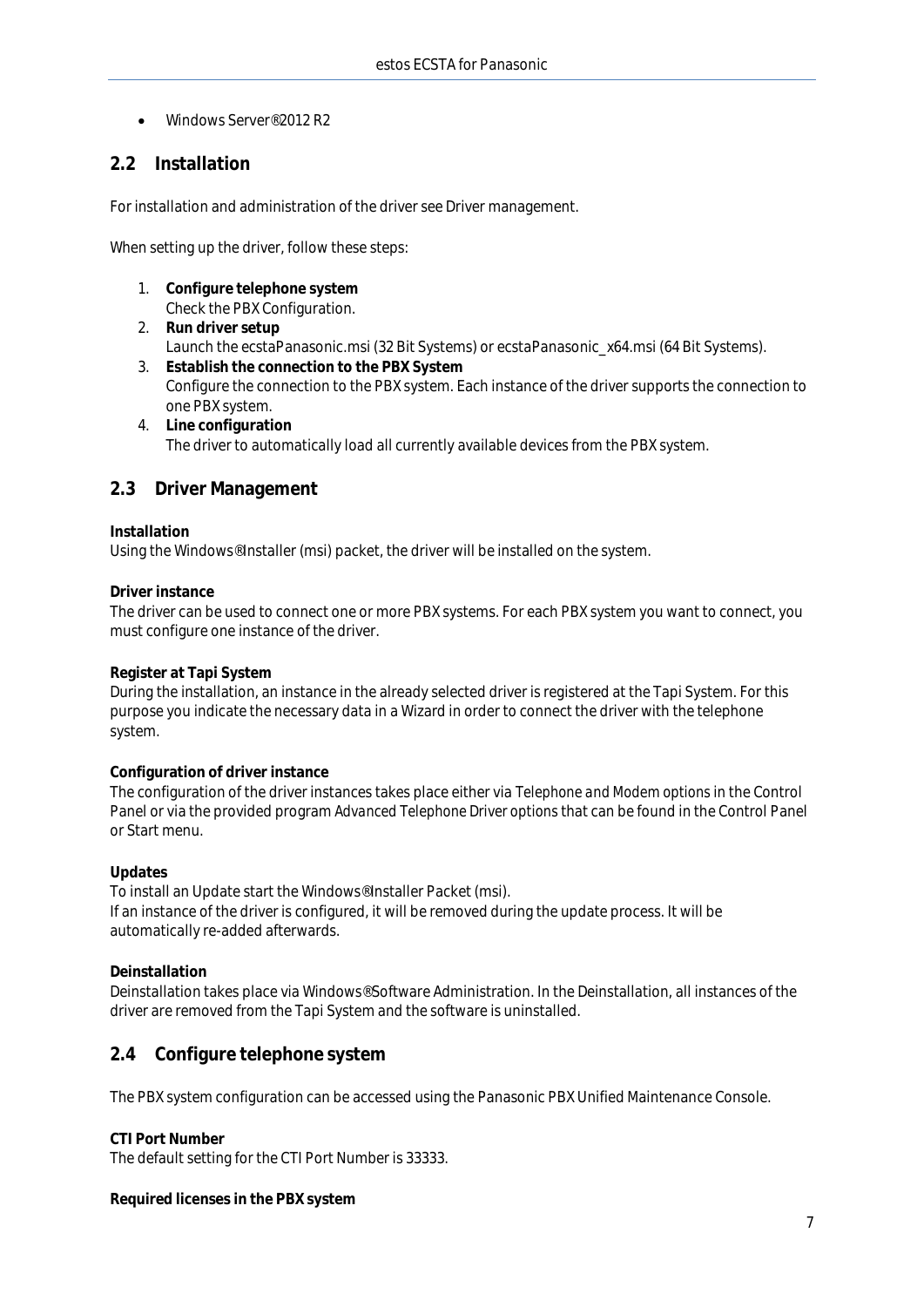| PBX system            | Required activation keys                    |
|-----------------------|---------------------------------------------|
| KX-NS Serie           | 3rd Party CTI Link (KX-NSF101 or KX-NSA020) |
| <b>KX-NSX Series</b>  | 3rd Party CTI Link (KX-NSXF004)             |
| KX-NCP/TDF/TDA series | No.                                         |

# <span id="page-7-0"></span>**2.5 General Settings**

**Connection directly to the PBX system**

The connection to the PBX system is established using TCP. Enter the Host Name or IP Address of the PBX system. The default port for TCP is 33333.

**Connection to the estos CSTA Multiplexer for Panasonic** The connection to the PBX system is established using the CSTA Multiplexer. Enter the host name or IP Address of the CSTA Multiplexer. The default Port for TCP is 33333.

**TLS**

The connection to the CSTA Multiplexer may be encrypted using TLS. The CSTA Multiplexer must be configured for TLS using a valid certificate. In this case the host name from the certificate must be used. The default port for TLS is 33334.

**Login**

For the connection to the CSTA Multiplexer a user name and password is required. Enter the CSTA user and password as configured in the CSTA Multiplexer. The default setting is admin / admin.

# <span id="page-7-1"></span>**2.6 Line Settings**

Here you see all lines, the driver offers as Tapi Lines. The phone numbers are the internal callnumbers of your devices, the names are used for display only.

**Phone Number Format**

The lines can optionally be indicated as an internal phone number, for example *123* or canonical *+49(30)12345-123*.

You should use canonical phone numbers if you use several instances of Tapi driver and thus switch on several telephone systems at the same time. A canonical phone number consists as follows: *+Country code (prefix) Local prefix-extension*

In the dialogue Location You can configure the country code, area code and local dialing prefix.

## **Manual addition of a line**

Give the internal phone number of the phone. Optionally, a name can also be given.

**Extras - Query available lines**

The currently available lines are automatically read from the PBX system.

**Extras - Import Text**

You can import a list of lines from a text file. The file must begin every line with the phone number. Optionally, the name can also be split with a comma.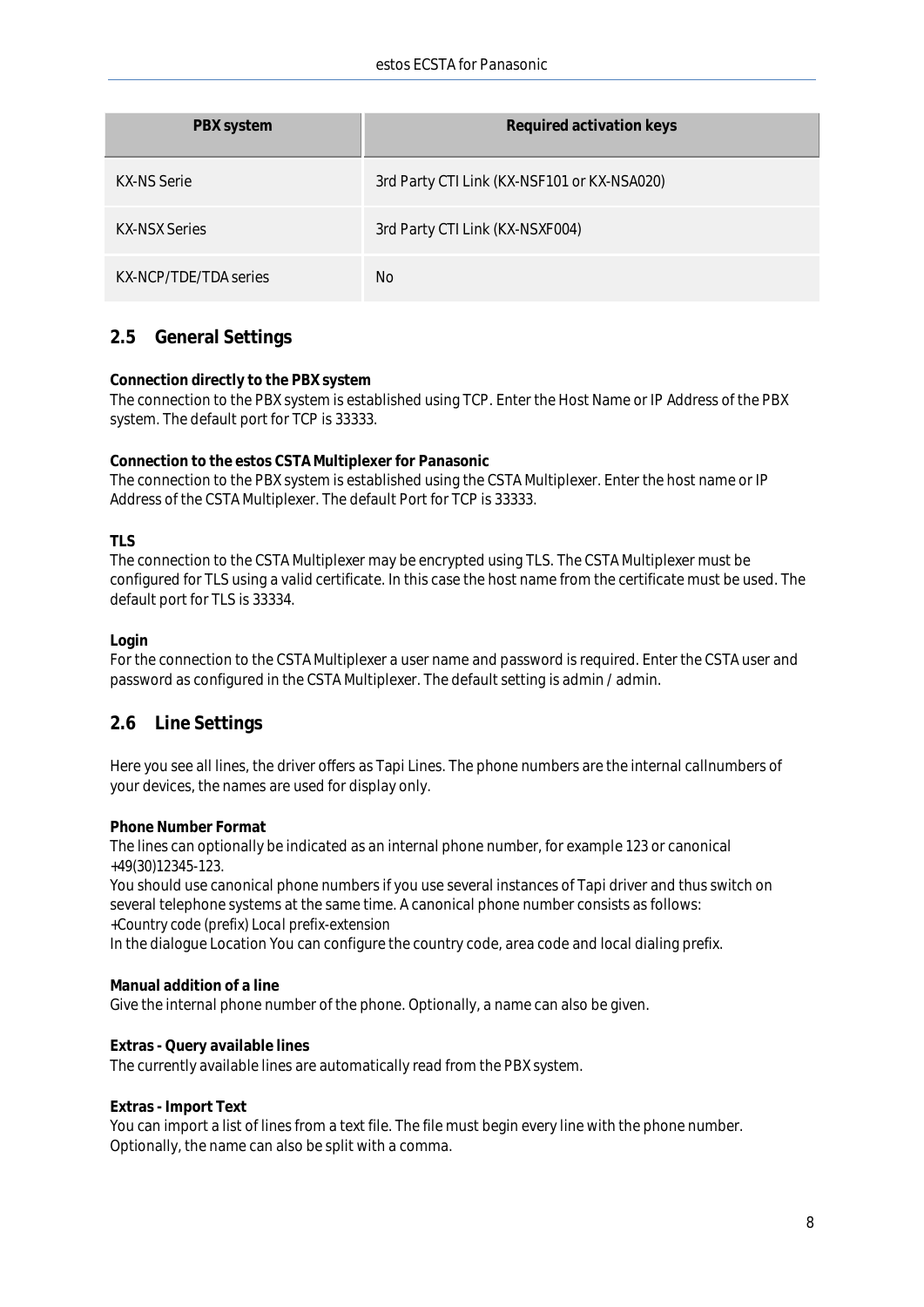**Extras - Export text** You may export the actual line configuration to a text file.

**Attention** After the installation of the driver it may be necessary to restart the computer.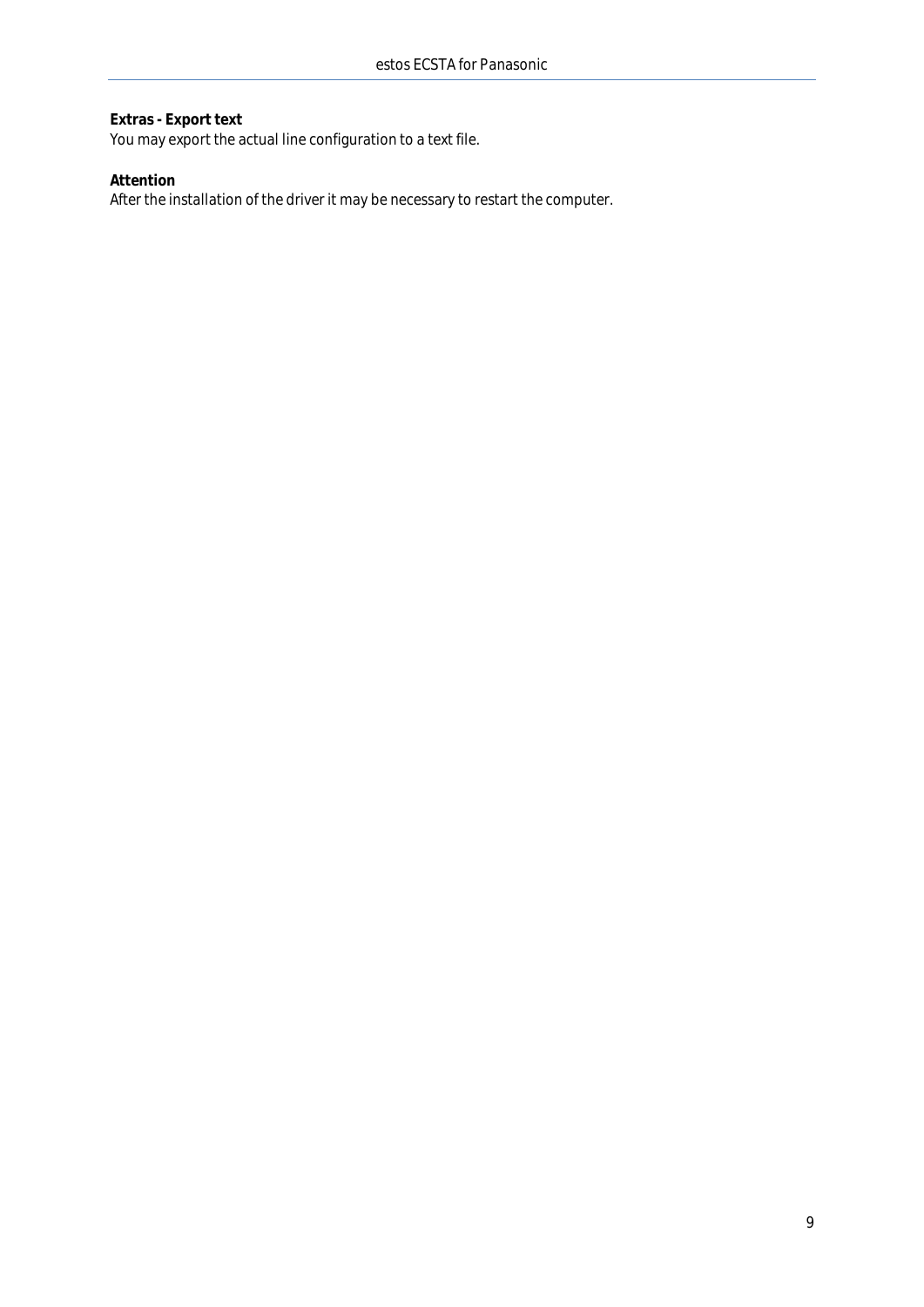# <span id="page-9-0"></span>**3 Location Settings**

The phone numbers of the telephone system are defined in the Location Settings

**Exension Range**

Indicate here which internal phone numbers exist in the phone system. This information is used to determine the available lines from the phone system.

## **Location**

Indicate here which international phone numbers precede the internal extension numbers. The input of this location information should only be carried out if you use several driver instances and have connected several telephone systems. This location information can only be configured when the option Use Location is switched on. If you enter a location here, all extension phone numbers are entered fully international.

Example: With location information '49(89)1234' the extension '100' is formatted as '49(89)1234-100'.

## **Phone Number Format**

The phone number registered from the driver at the application can be changed with rules. Moreover, you can also change phone numbers sent by the PC to the telephone system. See Phone number formatting.

# <span id="page-9-1"></span>**3.1 Advanced Settings**

**Phone Number Format:**

Phone Number Format

You may change the phone number format, that the driver reports to the applications. You may also change the phone numbers that are sent from the PC to the PBX. See Phone number formatting.

## **Read names of the lines**

If this option is active the driver will read the phones names from the PBX.

## **Advanced Parameters:**

- Snapshot for active calls The driver can validate existing calls. This prevents that calls are displayed on the PC that do no more exist in the PBX system. Enter a time interval in seconds.
- Retry MonitorStart In case the driver cannot start the monitoring of an extension for example because the extension is not connected to the PBX, the driver will retry the monitoring at regular intervals. Enter a time interval in seconds.

## <span id="page-9-2"></span>**3.2 Phone Number Format**

You may enter rules for formatting the phone numbers.

The phone numbers that are reported from the PBX system to the PC and the numbers that are send from the PC to the PBX system may be modified with a Search and Replace function.

The phone numbers that are sent from the Tapi Application to the PBX (make call) may be modified as well.

Each line in the list contains an option if direct text compare or a regular expression is used.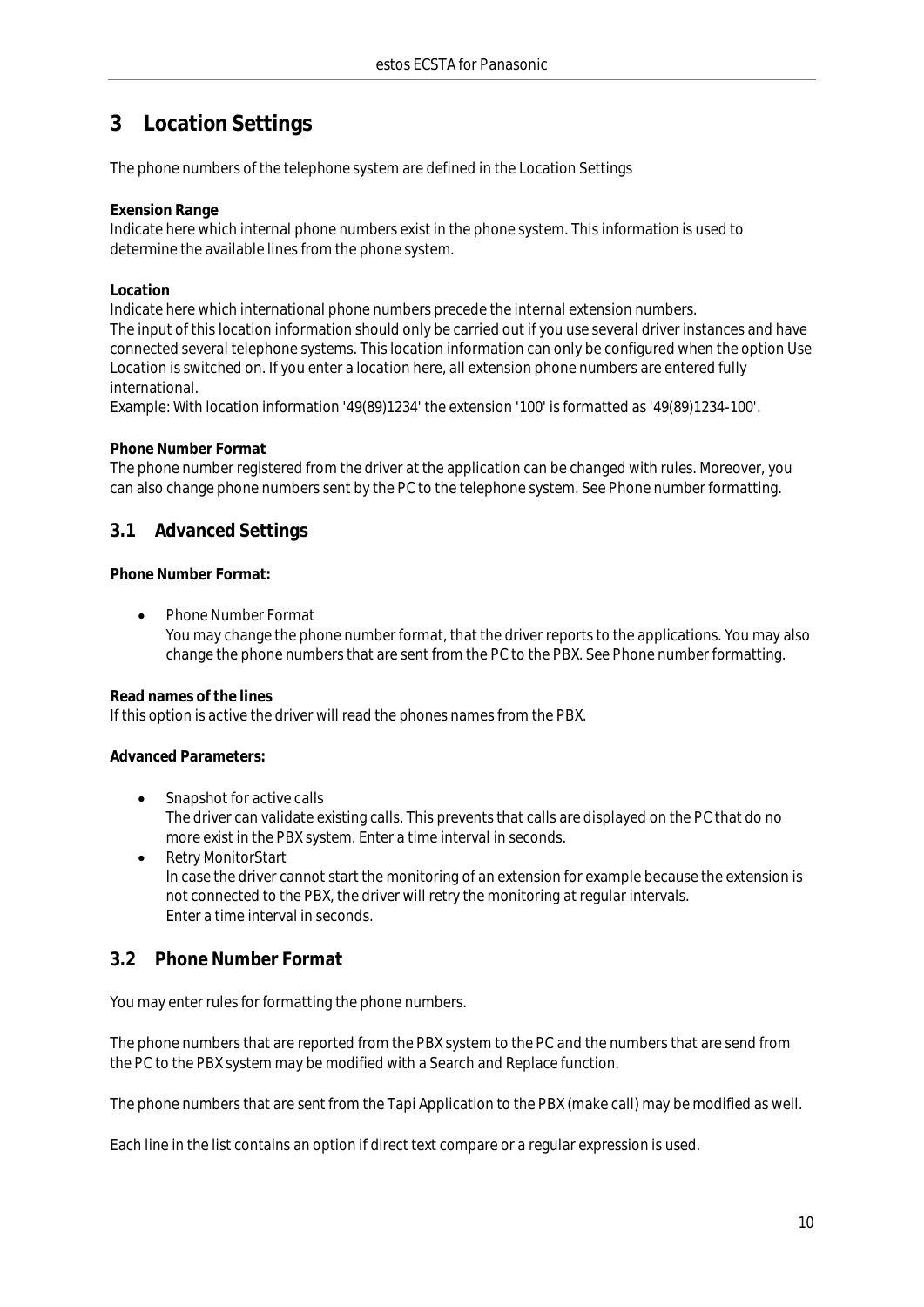The Search and Replace function uses regular expressions. If a search pattern matches, the result from replace with will be used as output. It the search pattern does not match, the original number will be reported unchanged. The entries in the list are processed one after each other. If one match is found the remaining entries will be ignored.

There are three categories:

**•** Incoming

This section is for phone number from incoming calls that are reported from the PBX system to the PC.

- **Outgoing** This section is for phone number from outgoing calls that are reported from the PBX system to the PC.
- **PC Dialing** This section is for phone numbers that are dialed on the PC and send to the PBX system

**Search for:**

Enter the regular expression that will be used to match the phone number. Hint: The Caret Sign (^) is located on the German keyboard on top left. Here is a short description of the available expressions:

| Character                | Description                                                                                                                                                                                                                                                         |
|--------------------------|---------------------------------------------------------------------------------------------------------------------------------------------------------------------------------------------------------------------------------------------------------------------|
| $\land$                  | The beginning of the search string (phone number). The expression "^0" matches '0' only at<br>the beginning of the search string.                                                                                                                                   |
| $\land$                  | The caret (^) immediately following the left-bracket ([) has a different meaning. It is used to<br>exclude the remaining characters within brackets from matching the target string. The<br>expression "[^0-8]" indicates that the target character should not be 0 |
| \$                       | The dollar sign (\$) will match the end of the string. The expression "152\$" will match the sub-<br>string "152" only if it is at the end of the string.                                                                                                           |
|                          | The alternation character ( ) allows either expression on its side to match the target string.<br>The expression "8 9" will match '8' as well as '9'.                                                                                                               |
|                          | The dot (.) will match any character.                                                                                                                                                                                                                               |
| $\star$                  | The asterisk (*) indicates that the character to the left of the asterisk in the expression should<br>match 0 or more times.                                                                                                                                        |
| $^{+}$                   | The plus (+) is similar to asterisk but there should be at least one match of the character to<br>the left of the + sign in the expression.                                                                                                                         |
| $\overline{\phantom{a}}$ | The question mark (?) matches the character to its left 0 or 1 times.                                                                                                                                                                                               |
| ()                       | The parenthesis affects the order of pattern evaluation and also serves as a tagged<br>expression that can be used when replacing the matched sub-string with another expression.                                                                                   |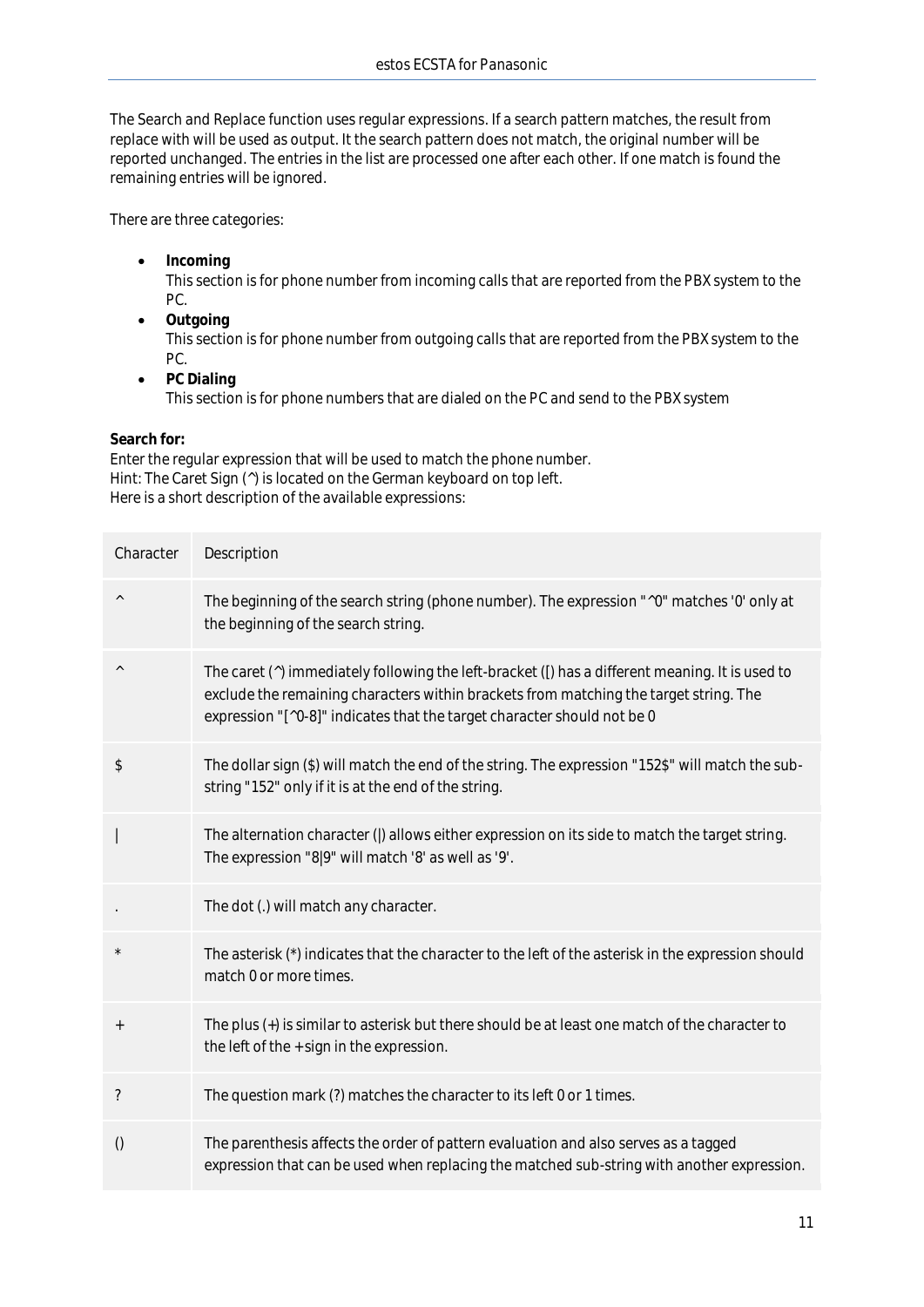| The corner brackets ([and ]) indicates the amount of characters that are permitted at this |  |
|--------------------------------------------------------------------------------------------|--|
| point.                                                                                     |  |

## **Replace with:**

Enter the expression how the output of the phone number should look like. \1 represents the first matched expression enclosed by parentheses '( )' from the *search pattern* field. \2 the second ...

#### **Check:**

You may check your expressions right here by entering a phone number in the indicate field. The resulting output will be displayed. If the expression from the search pattern is not found, the phone number will be send to the output without modification.

**Examples:**

| <b>Effect</b>                                                                                                    | search pattern                                        | replace<br>with |
|------------------------------------------------------------------------------------------------------------------|-------------------------------------------------------|-----------------|
| Remove a leading 0 from the phone number                                                                         | $^{\wedge}0($ . $^{\star})$                           | $\setminus$ 1   |
| Replace a leading 80 at the beginning of the phone number by a 0                                                 | $^{\wedge}80($ .*)                                    | $0\vee 1$       |
| Remove a private pin number that may be identified by a 50 followed<br>by a 3 digit pin.                         | $^{\wedge}50[0-9][0-9][0-$<br>$9($ .*)                | $\backslash$ 1  |
| Suppress all phone numbers that are internal (not more than 3 digits).                                           | $^{\wedge}$ [0-9][0-9][0-9]\$                         |                 |
| Add an access code (leading 0) to all numbers with more than 3 digits<br>(e.g. all external numbers).            | $^{\wedge}([0-9][0-9][0-$<br>$9.+$                    | $0\vee 1$       |
| Add an area code and prefix (03012345) to all internal numbers (1 to 3<br>digits).                               | $^{\wedge}([0-9][0-9]\hat{?}[0-$<br>$9$ $\frac{2}{3}$ | 03012345\1      |
| Adding an area code to all numbers not beginning with 0 and<br>containing at least 4 digits (thus not internal). | $^{\wedge}([^{\wedge}0][0-9][0-$<br>$9$ [0-9].*)      | 08151\1         |

See also Location.

## <span id="page-11-0"></span>**3.3 Licenses**

The driver can be tested without license for 45 days with 25 lines. After the trial period, the lines can no longer be controlled and monitored. You can purchase license keys that unlock the driver permanently. To purchase licenses, contact your dealer.

The driver can be configured any number of lines. Opening a line consumes a license. If the existing licenses are used up, opening further lines will fail.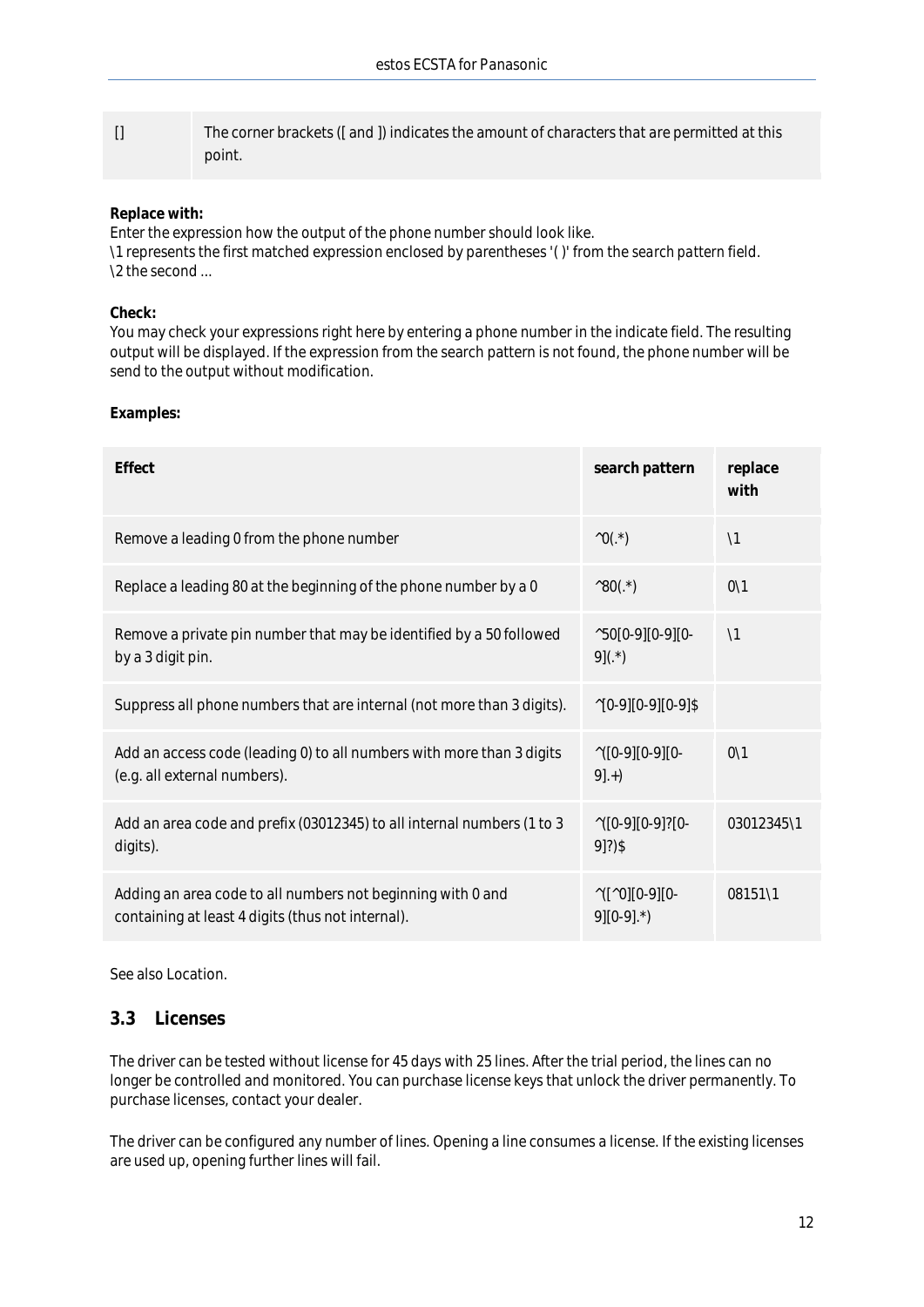If you have configured multiple driver instances, all instances share the licenses entered. You can consume licenses anywhere on different instances.

# <span id="page-12-0"></span>**3.4 Supported TAPI operations**

The driver offers the following TAPI call control operations.

| Action:                    | Corresponding TAPI function:                            |
|----------------------------|---------------------------------------------------------|
| Dial                       | TSPI_lineMakecall                                       |
| Hang up                    | TSPI_lineDrop                                           |
| Answer call                | TSPI_lineAnswer                                         |
| Hold call                  | TSPI_lineHold                                           |
| Retrieve call              | TSPI_lineUnhold                                         |
| Redirect call              | TSPI_lineRedirect                                       |
| <b>Blind transfer</b>      | TSPI_lineBlindTransfer                                  |
| Setup transfer             | TSPI_lineSetupTransfer                                  |
| Swap hold                  | TSPI_lineSwapHold                                       |
| Complete transfer          | TSPI_lineCompleteTransfer (LINETRANSFERMODE_TRANSFER)   |
| Create conference          | TSPI_lineCompleteTransfer (LINETRANSFERMODE_CONFERENCE) |
| Add to conference          | TSPI_lineAddToConference                                |
| Remove from conference     | TSPI_lineRemoveFromConference                           |
| Pickup                     | TSPI_linePickup                                         |
| DTMF dialing               | TSPI_lineGenerateDigits                                 |
| Dial in dial tone mode     | TSPI_lineDial                                           |
| Call completion            | TSPI_lineCompleteCall (LINECALLFEATURE2_COMPLCALLBACK)  |
| Intrusion on existing call | TSPI_lineCompleteCall(LINECALLFEATURE2_COMPLINTRUDE)    |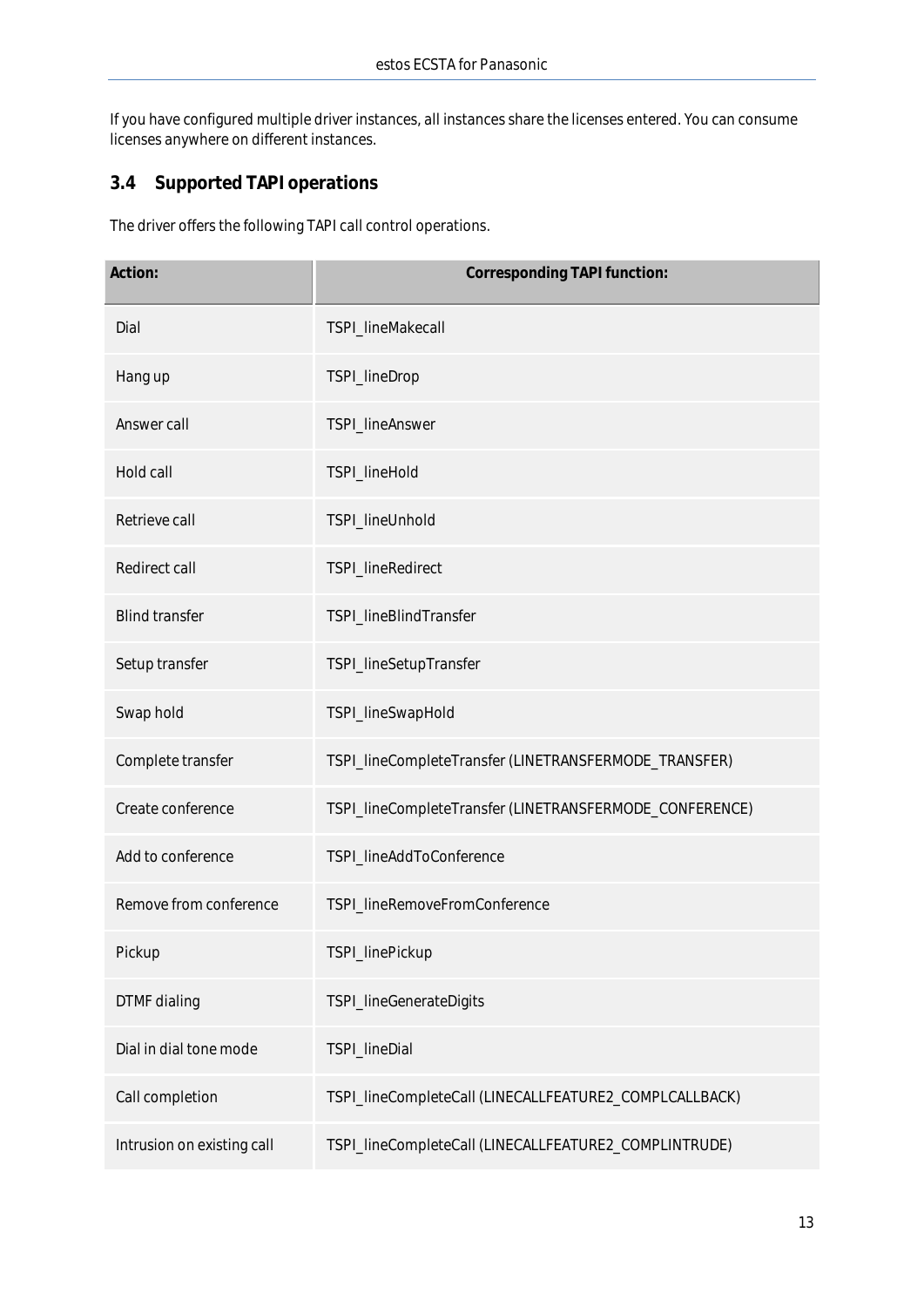| Forwarding | TSPI_lineForward TSPI_lineGetAddressStatus                                                                                                                                                                                                                                                                               |
|------------|--------------------------------------------------------------------------------------------------------------------------------------------------------------------------------------------------------------------------------------------------------------------------------------------------------------------------|
|            | • LINEFORWARDMODE UNCOND<br>• LINEFORWARDMODE UNCONDEXTERNAL<br>• LINEFORWARDMODE UNCONDINTERNAL<br>• LINEFORWARDMODE BUSY<br>LINEFORWARDMODE BUSYEXTERNAL<br>$\bullet$<br>· LINEFORWARDMODE BUSYINTERNAL<br>· LINEFORWARDMODE NOANSW<br>LINEFORWARDMODE_NOANSWEXTERNAL<br>$\bullet$<br>• LINEFORWARDMODE NOANSWINTERNAL |

The following TAPI functions are implemented due to requirements of the TAPI subsystem.

| Other functions exported by the driver: |  |
|-----------------------------------------|--|
| TSPI_lineSendUserUserInfo               |  |
| TSPI_lineClose                          |  |
| TSPI_lineCloseCall                      |  |
| TSPI_lineConditionalMediaDetection      |  |
| TSPI_lineDevSpecific                    |  |
| TSPI_lineDevSpecificFeature             |  |
| TSPI_lineGetDevConfig                   |  |
| TSPI_lineSetDevConfig                   |  |
| TSPI_lineGetAddressCaps                 |  |
| TSPI_lineGetAddressStatus               |  |
| TSPI_lineGetAddressID                   |  |
| TSPI_lineGetCallAddressID               |  |
| TSPI_lineGetCallInfo                    |  |
| TSPI_lineGetCallStatus                  |  |
| TSPI_lineGetDevCaps                     |  |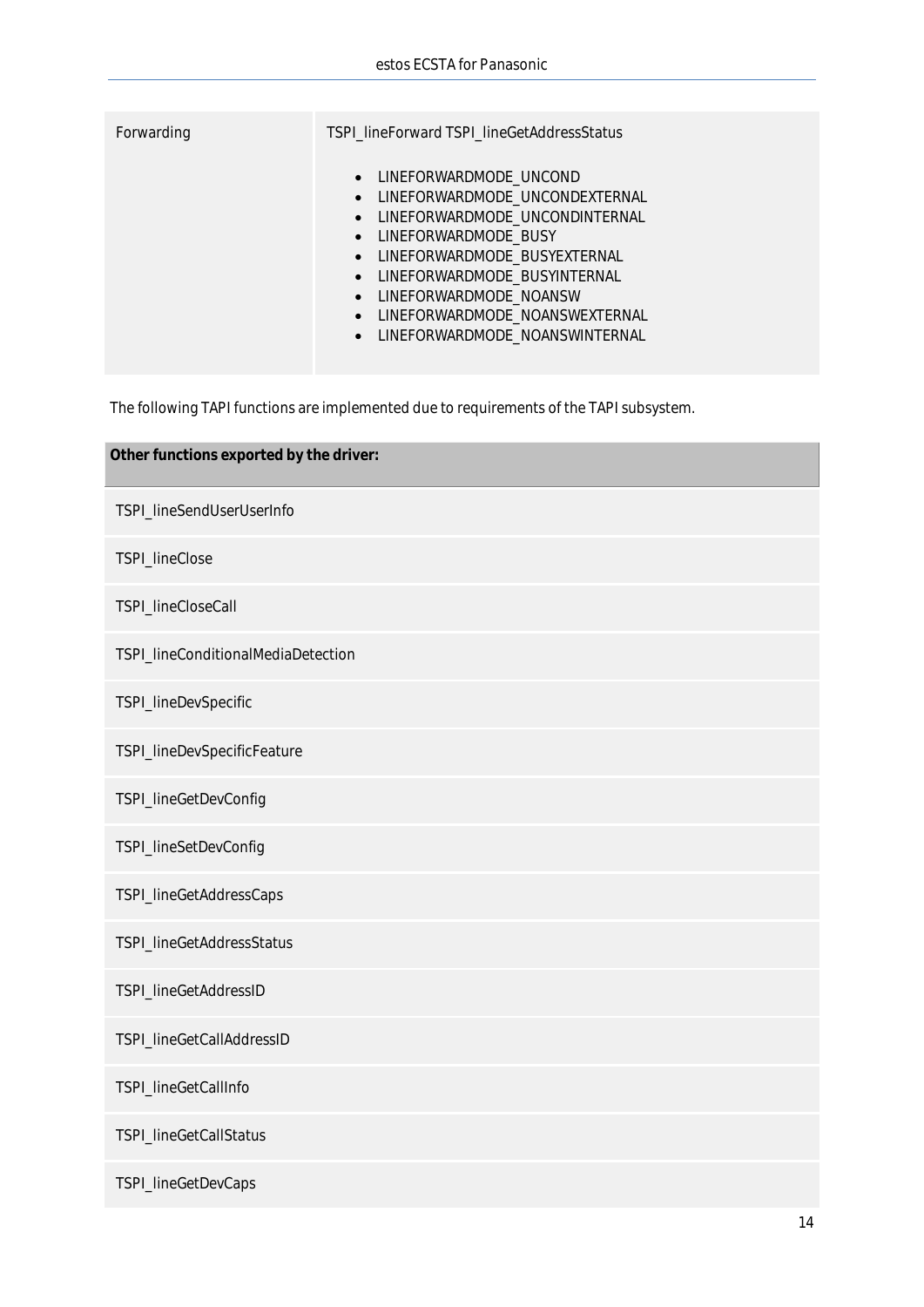| TSPI_lineGetExtensionID           |
|-----------------------------------|
| TSPI_lineGetIcon                  |
| TSPI_lineGetID                    |
| TSPI_lineGetNumAddressIDs         |
| TSPI_lineNegotiateExtVersion      |
| TSPI_lineNegotiateTSPIVersion     |
| TSPI_lineOpen                     |
| TSPI_lineSelectExtVersion         |
| TSPI_lineSetDefaultMediaDetection |
| TSPI_lineSetStatusMessages        |
| TSPI_lineSetAppSpecific           |
| TSPI_lineSetCallData              |
| TSPI_providerCreateLineDevice     |
| TSPI_providerEnumDevices          |
| TSPI_providerFreeDialogInstance   |
| TSPI_providerGenericDialogData    |
| TSPI_providerInit                 |
| TSPI_providerShutdown             |
| TSPI_providerUIIdentify           |
| TSPI_lineGetCallIDs               |
| TUISPI_lineConfigDialog           |
| TUISPI_lineConfigDialogEdit       |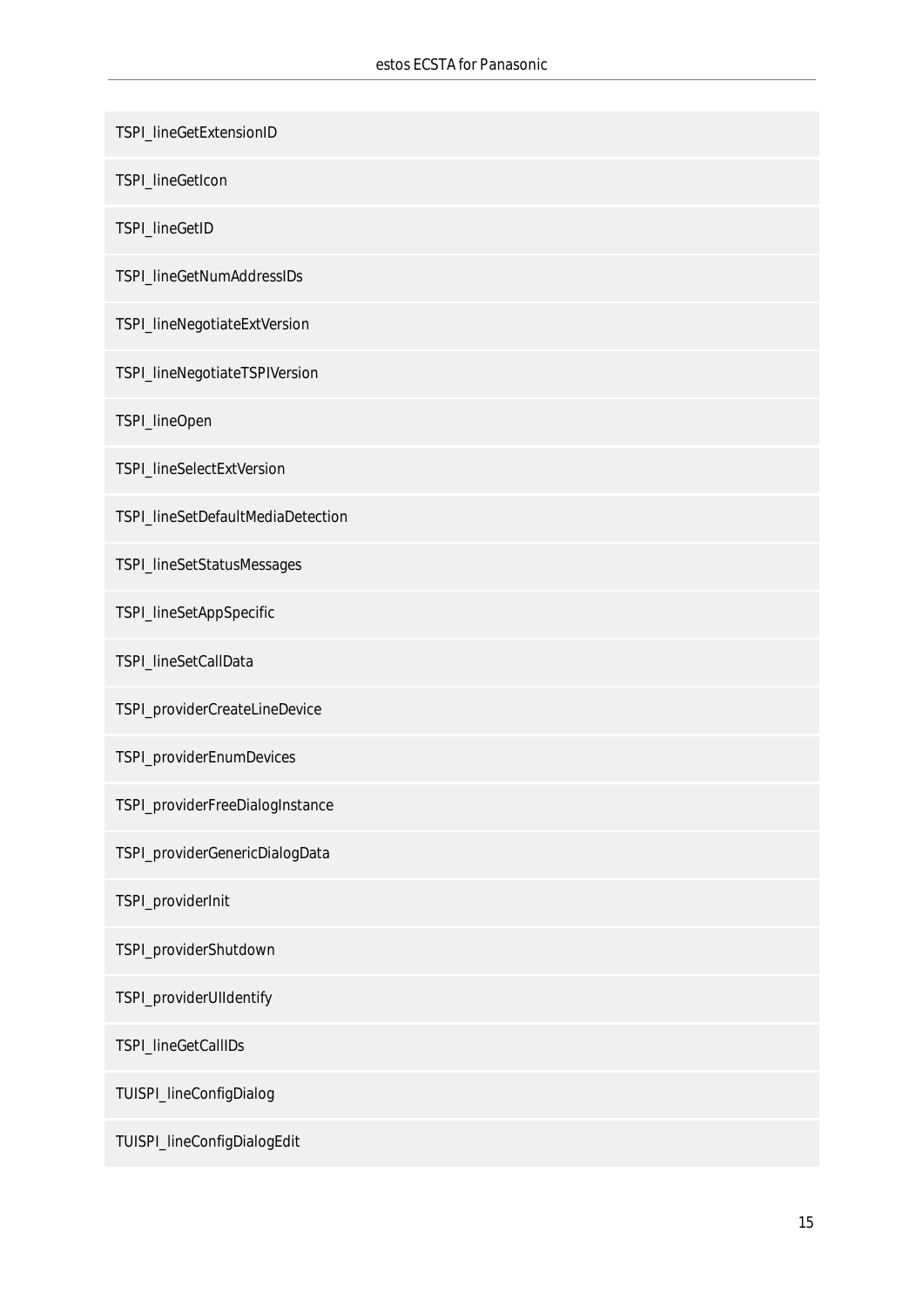TUISPI\_providerConfig

TUISPI\_providerInstall

TUISPI\_providerRemove

TUISPI\_providerGenericDialog

TUISPI\_providerGenericDialogData

Super-Twin Feature

The driver offers two addresses for each line. The second address contains the label 'Mobile'. The second address will only be used with line devices that have a Super-Twin DECT slave device.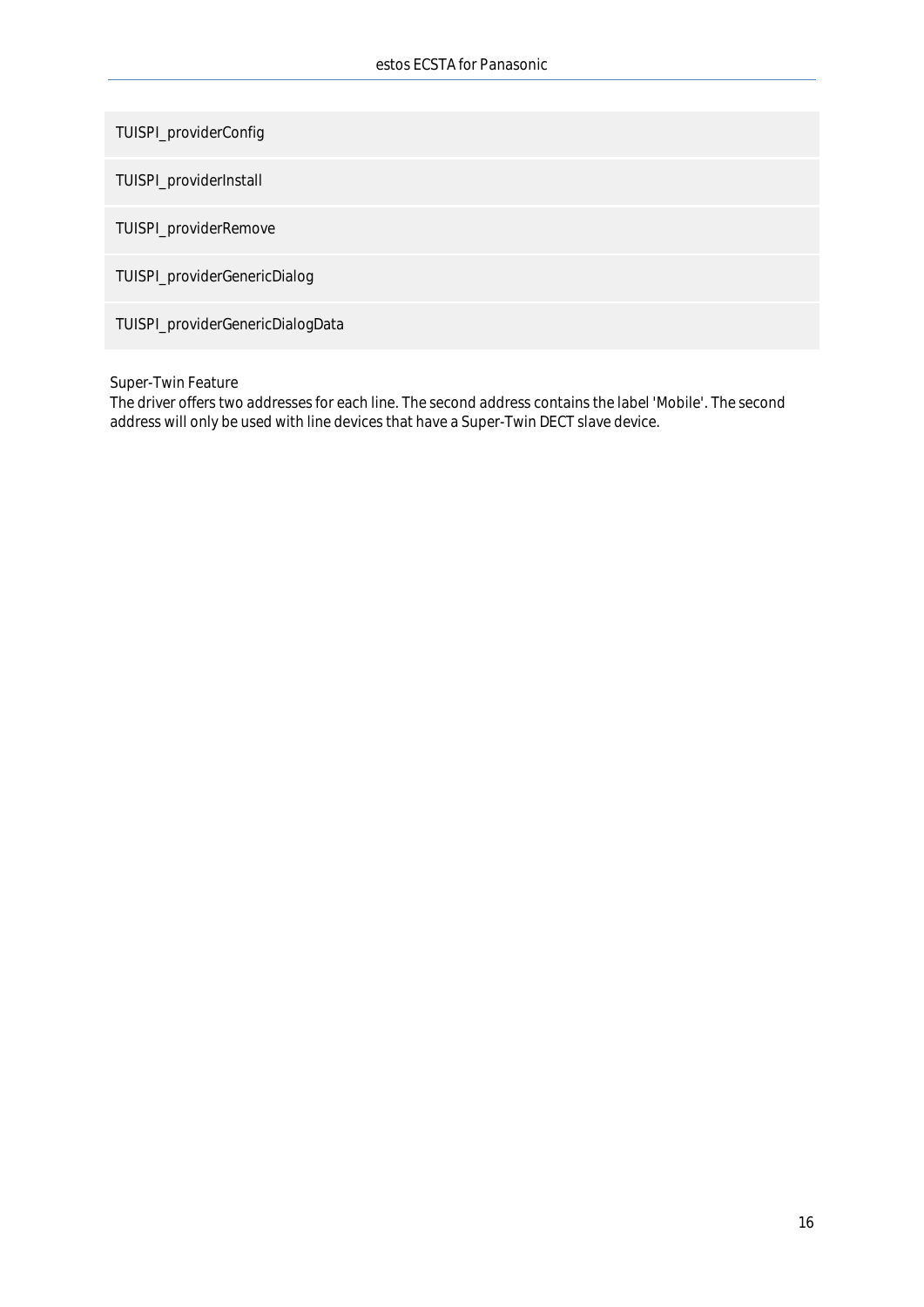# <span id="page-16-0"></span>**4 estos CSTA Multiplexer for Panasonic**

The Panasonic PBX systems allow only one concurrent CSTA connection. To allow multiple CSTA Applications at the same time, a CSTA Multiplexer is required.



The CSTA Multiplexer connects to the PBX system. The CSTA Applications connect to the CSTA Multiplexer.

Supported Connections:

| Type                   | Count                                                                                                                   |
|------------------------|-------------------------------------------------------------------------------------------------------------------------|
| <b>CTI Application</b> | 1000                                                                                                                    |
| <b>CDR Application</b> | 1                                                                                                                       |
| Hotel<br>Application   |                                                                                                                         |
| Panasonic CA<br>Server | 0 - The Panasonic CA server uses beside a CSTA connection undocumented and<br>undisclosed other connections to the PBX. |

## <span id="page-16-1"></span>**4.1 Requirements**

A Panasonic PBX system is required. The following series are supported:

- KX-TDA30
- KX-TDA50
- KX-TDA100/200
- KX-TDA600
- KX-TDE100/200
- KX-TDE600
- KX-NCP500/1000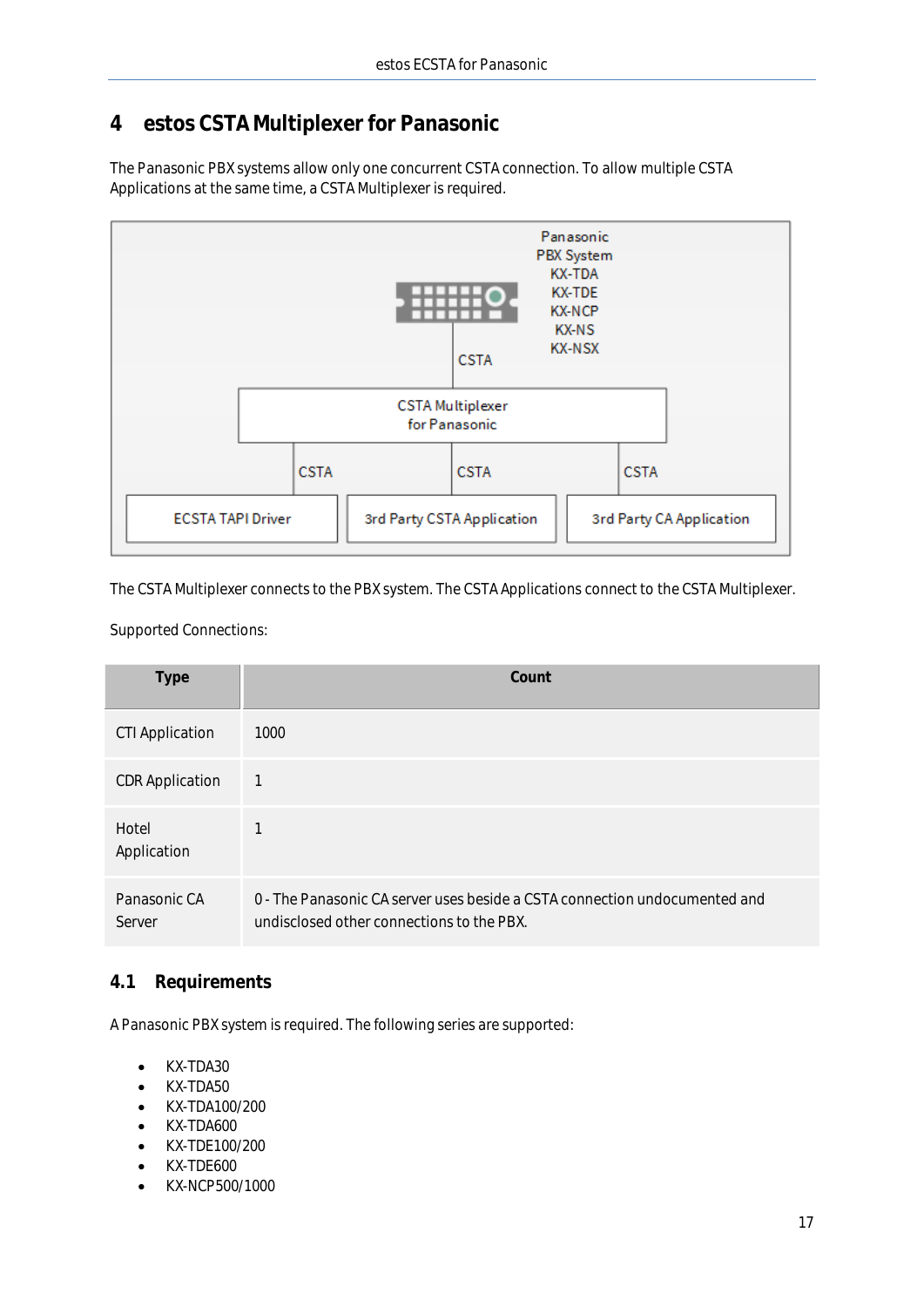KX-NS1000

The connection may be established using LAN (TCP/IP) only. The connection to the PBX system is established using CSTA Phase III.

Licenses in the PBX system:

For the PBX series KX-NS1000 a 3rd Party CTI Link license (Activetion Key: KX-NSF101) is required. For the PBX series KX-NCP/TDE/TDA no 3rd Party CTI Link license is required.

The estos ECSTA for Panasonic requires a Windows® Operating System. The following versions are supported in 32- and 64-bit:

- $\bullet$  Windows<sup>®</sup> 7
- Windows® 8
- $\bullet$  Windows<sup>®</sup> 8.1
- $\bullet$  Windows<sup>®</sup> 10
- Windows Server<sup>®</sup> 2008
- Windows Server<sup>®</sup> 2008 R2
- Windows Server<sup>®</sup> 2012
- Windows Server® 2012 R2

## <span id="page-17-0"></span>**4.2 Configure telephone system**

The PBX system configuration can be accessed using the Panasonic PBX Unified Maintenance Console.

**CTI Port Number**

The default setting for the CTI Port Number is 33333.

**Required licenses in the PBX system**

| PBX system            | Required activation keys       |
|-----------------------|--------------------------------|
| KX-NS1000             | 3rd Party CTI Link (KX-NSF101) |
| KX-NCP/TDE/TDA series | No.                            |

## <span id="page-17-1"></span>**4.3 Installation**

During the server setup, proceed as follows:

- 1. **Configure telephone system** Check the PBX Configuration.
- 2. **Run Server Setup** Run the ecstaPanasonicMultiplexer.msi (32 Bit Systems) or ecstaPanasonicMultiplexer\_x64.msi (64 Bit Systems).
- 3. **Establish the connection to the PBX System** Configure the connection to the PBX System.
- 4. **Configure the CSTA Server** Enter on which port the server is listening and optionally configure TLS communication.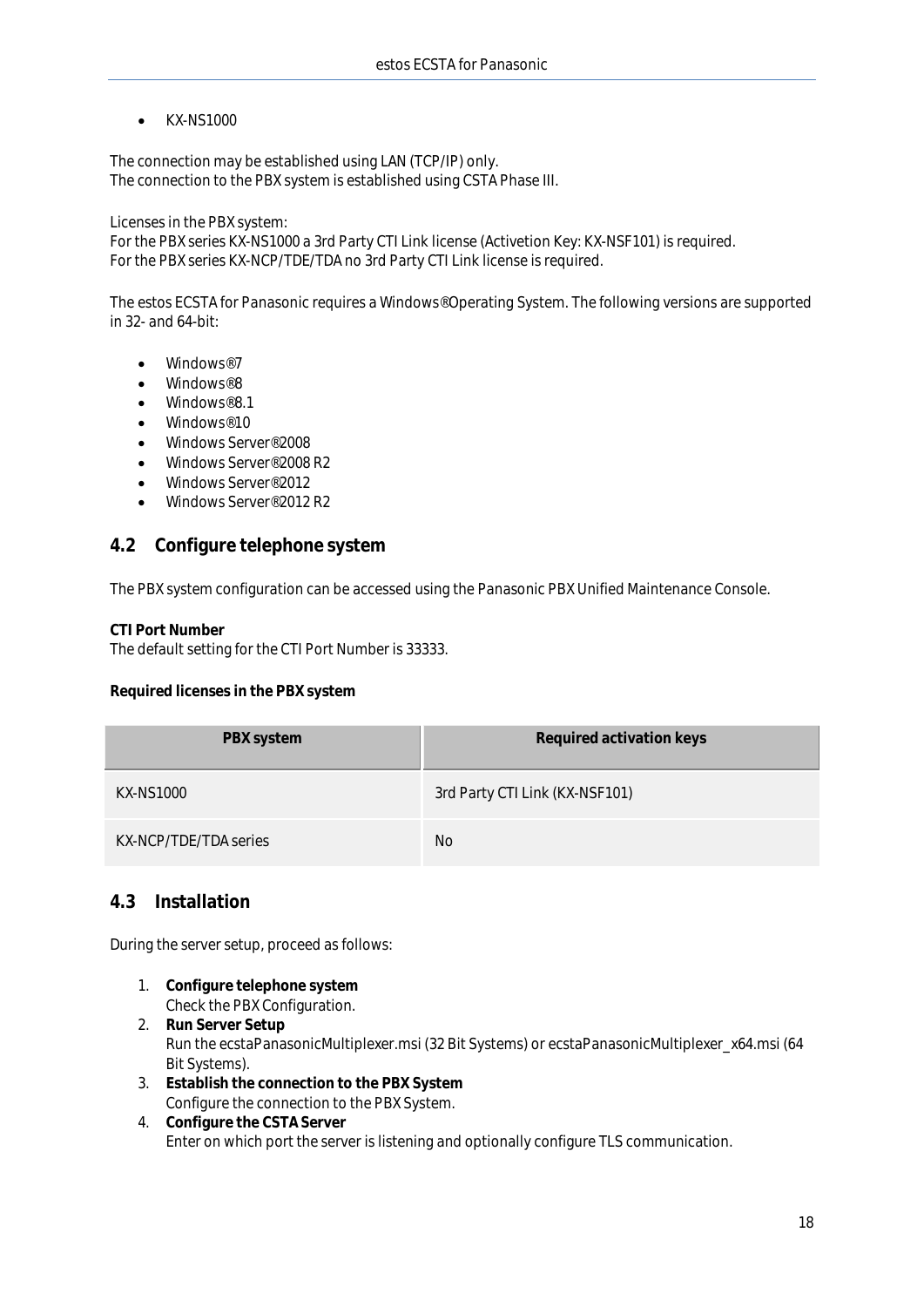# <span id="page-18-0"></span>**4.4 Connection to the PBX system**

## **Connection to the PBX system**

The connection to the PBX system is established using TCP. Enter the Host Name or IP Address of the PBX system. The default port for TCP is 33333.

## **Connection Status**

Here you can see if the CSTA Multiplexer has established a connection to the PBX System. As long as there is an active connection you will see additional information.

## <span id="page-18-1"></span>**4.5 CSTA Server**

This dialog is used to configure the CSTA server.

## **TCP port and IP interface**

On this IP Port (Default 33333) the CSTA Server listens for incoming TCP connections (no encryption). In case you are only using a local CSTA application that is installed on the same computer, you may choose the local IP interface '127.0.0.1' here.

## **TLS port and IP interface**

On this IP Port (Default 33334) the CSTA Server listens for incoming TLS connections (encrypted). This requires a TLS/SSL certificate.

## **Certificate for the TLS/SSL communication**

For the encrypted communication over TLS (Transport Layer Security), a server certificate is required. A server certificate is used to uniquely identify a server. The certificate must be issued to the FQDN (fully qualified domain name) of the server. The server certificate must be issued by a trusted certifiation authority.

Certificates are configured in the Certificate Snap-In of the Management console (MMC).

The certificate must be saved in the 'Local Computer' certificate store. They must contain a private key. The 'Local Computer' certificate store can be opened using the MMC console.

- From the Windows® start menu choose **Run...** and enter **mmc.exe**
- Choose **File** | **Add/remove SnapIn...**
- Choose **Add**. From the list of available Snap-Ins choose **Certificates**. Choose **Computer account**, **Local computer** and press **Finish**
- In the list navigate to Certificates (Local computer) / Personal Certificates

A certificate can be issued either in the own company using a 'Windows® Certificate Authority' or from several companies like http://www.startssl.com.

## **CSTA Login**

Enter a user name and password. This login is required by the estos ECSTA for Panasonic driver to connect to this server. The default user is 'admin', the default password is 'admin'. For unencrypted TCP connections the login is not required. This allows third party applications that normally connect directly to the PBX system to use this Multiplexer. For SSL/TLS connections the login is required.

# <span id="page-18-2"></span>**4.6 Server Service**

On this dialog you see the status of the server service and you may start and stop the server service.

## **Server Service**

The CSTA Multiplexer runs a Windows® System Service. The Service is registered during installation and started after configuration.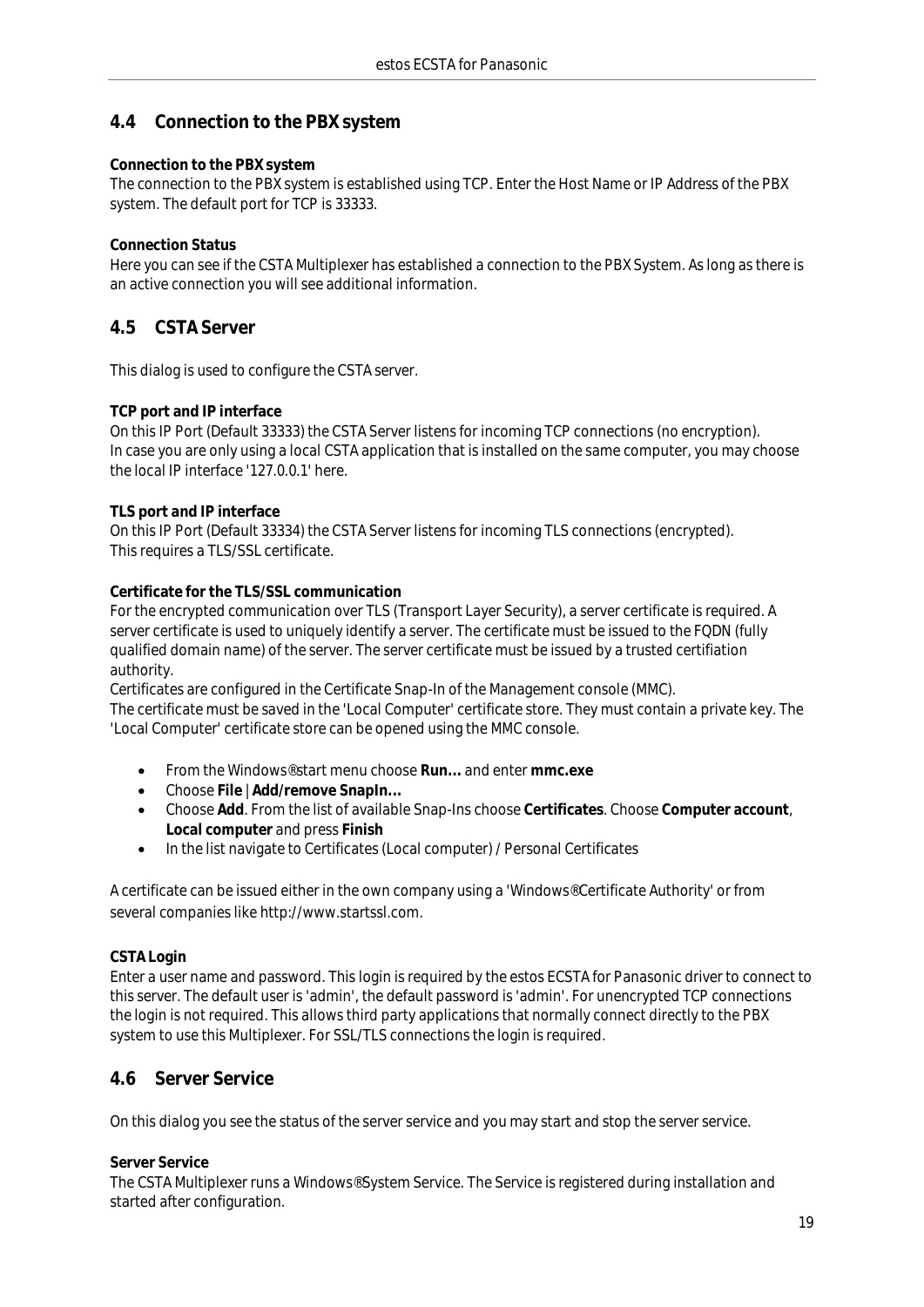In case one of the following errors occurs during the server startup, the server will fail to start:

- TCP IP port cannot be opened (another application is using it)
- TLS IP port cannot be opened (another application is using it)
- TLS server certificate is not valid

# <span id="page-19-0"></span>**4.7 Supported CSTA Functions**

## **General**

The supported CSTA interface is compatible to the Panasonic PBX - CTI Version 6.000 and is related to the Panasonic CSTA Documentation Revision 4.03.

## **ACSE Login**

The ACSE Login is compatible with the login to the Panasonic CSTA interface. Additionally the CSTA Application may submit a user name and password. This is required when using the SSL/TLS encrypted connection.

The login is transmitted using ACSE-calling\_authentication\_value-external-encoding-single\_ASN1\_typesender\_authentication. The user is transmitted as authentication\_name, the password as authentication\_password. The string encoding is UTF-8.

## **General CSTA Functions**

All CSTA Commands that an application sends to the Multiplexer will be forwarded to the PBX system. Please note the following exceptions:

| Function            | Comment                                                                                                                               |
|---------------------|---------------------------------------------------------------------------------------------------------------------------------------|
| <b>MonitorStart</b> | The monitoring for each device is started only once in the PBX system and distributed to<br>all interested applications.              |
| MonitorStop         | The monitoring for each device will be stopped in the PBX system after the last<br>application has called MonitorStop for the device. |

## **CSTA Events**

The following events will be distributed by the Multiplexer to all applications:

| Function                        | Comment                                                                                     |
|---------------------------------|---------------------------------------------------------------------------------------------|
| EventReport                     | The CSTA event will be sent to all applications that called<br>MonitorStart for the device. |
| SwitchingFunctionDevicesChanged | The CSTA Event will be sent to all applications.                                            |

## **Panasonic Private Extensions**

All Panasonic Private Extensions (KMESpecificPrivateData) will be transmitted.

**Call Detail Record (CDR) Services**

The commands 'StartCallDetailRecordsTransmission', 'StopCallDetailRecordsTransmission' and the associated event 'CallDetailRecordsReport' can be used only by one CSTA application that is onnected to the Multiplexer. Only one registration with 'StartCallDetailRecordsTransmission' is allowed. In case an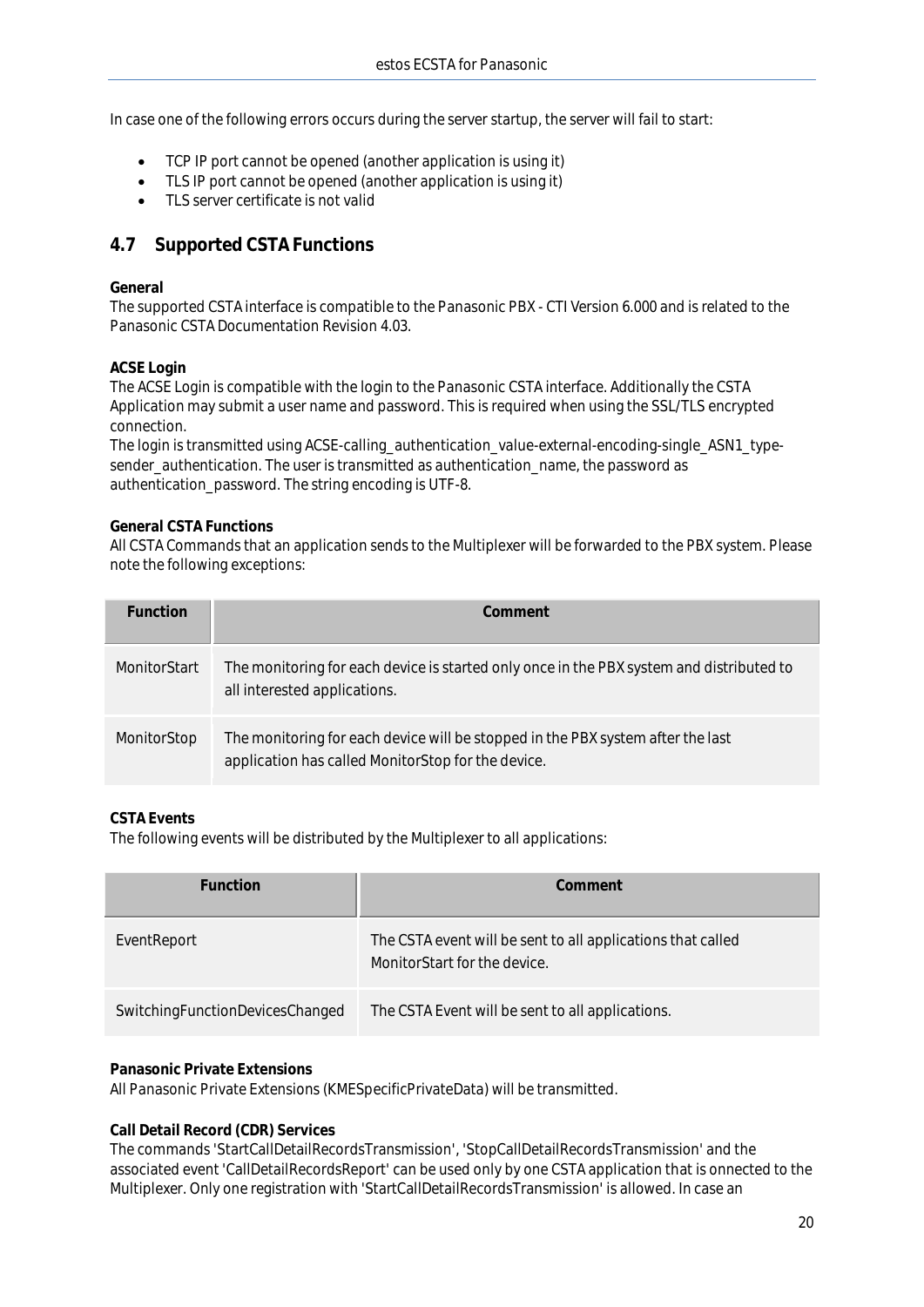application is already registerd, subsequent invocations will be answered with an error (operations error generic). All 'CallDetailRecordsReport' events are always forwarded to the application that registered with 'StartCallDetailRecordsTransmission'. The Multiplexer makes sure that all CDR Reports will be delivered to the application. In case a CDR report cannot be forwarded to the application or the application does not respond to the report, the Multiplexer sends a negative response to the PBX system and stops CDR transmission with 'StopCallDetailRecordsTransmission'. The CSTA connection to the application will be disconnected.

## **Data Collection Services**

The command 'StartDataCollection', 'StopDataCollection' and the associated event 'DataCollected' can be used only by one CSTA application that is connected to the Multiplexer. In case an application has called 'StartDataCollection', subsequent invocations by other applications will be answered with an error (operations error - generic).